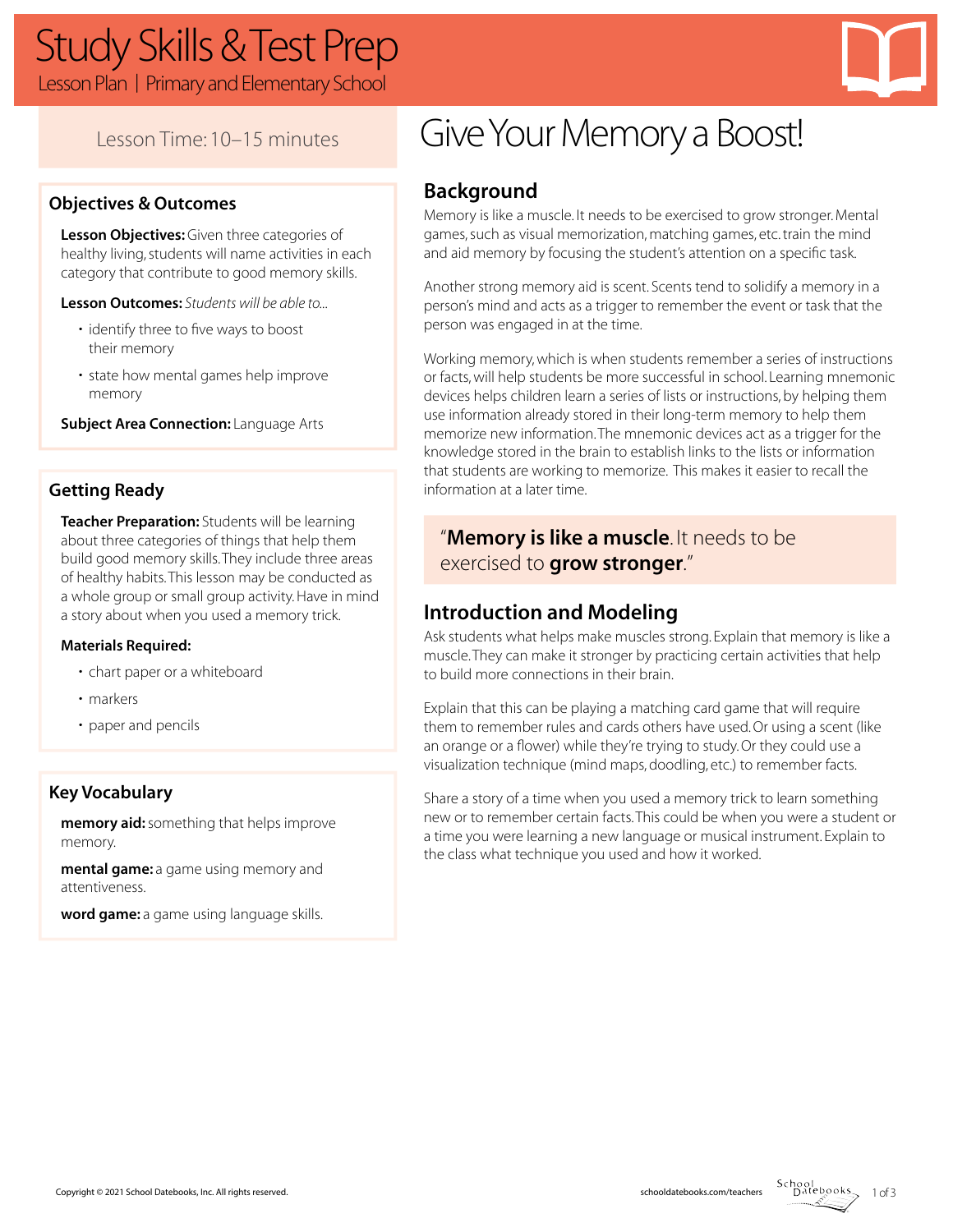### **Procedure**

- 1. Explain to the class that they are going to play a memory game.
- 2. Draw four different shapes on a piece of chart paper. Tell students to look at the paper and concentrate on the shapes they see. Give them about 30 seconds to memorize the shapes.
- 3. Cover up the shapes with another piece of chart paper and ask the students to write down all the shapes they can remember and have them share their answers with a partner.
- 4. Add four more shapes (do not repeat any that have already been used) and repeat the activity.
- 5. Ask the students if they were able to remember all of the shapes this time or if it was harder? Explain that the more things they have to remember at one time the harder it can be, but the more they practice the easier it will get.
- 6. Divide the class into small groups. Explain to them that they are going to work together to create a new memory game of their own. They can use rhymes, pictures, words, or songs to create their games.
- 7. Have the groups share their memory game with the class. When all groups have presented, ask students if they thought they could use some of these games to help them when they are trying to memorize information.

## **Discussion Questions**

- What are some things you can do to help improve memory?
- How is memory like a muscle?
- Name three games to improve memory.

### **Evaluation**

Students will write about three things they can do to help improve their memory. They should choose more than one type of activity, such as a memory game and incorporating scent, etc.

### **Tips for Tailoring This Lesson**

#### For Higher Grade Levels **For Lower Grade Levels**

- Have students write letters to a younger student, explaining how they can improve their memory.
- Have students keep a journal for a week and record all the memory aids they incorporate daily.

- Spread the lesson over three days, and focus on just one technique each day.
- Have students listen to three, four, or five memory aids and repeat them in order.